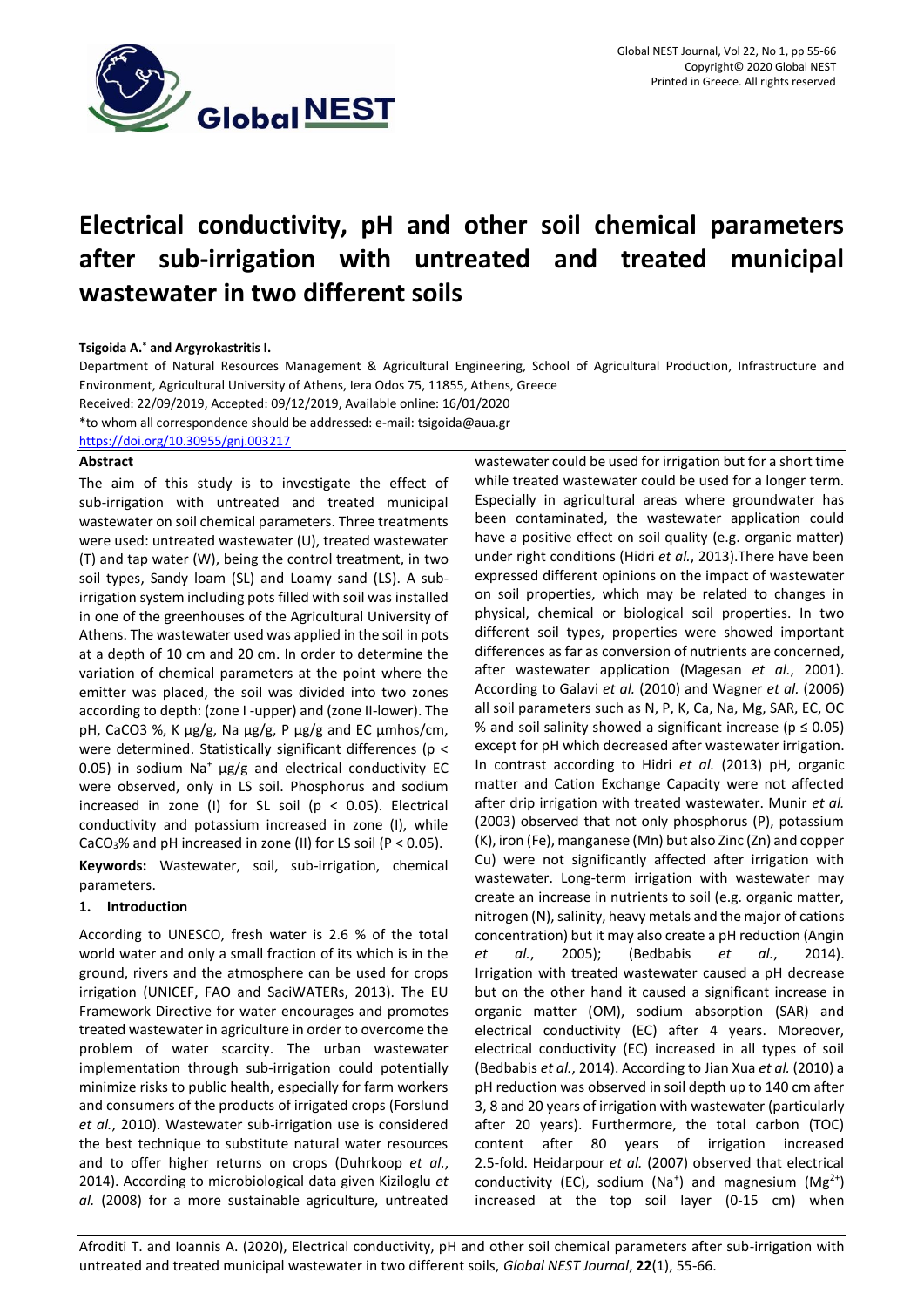sub-irrigation was used. Of greatest interest is the EC increase at surface soil layer as it can inhibit growth of plants. Besides, potassium K<sup>+</sup>was higher in upper soil layer at 0-30 cm, while Ca<sup>2+</sup> and Mg<sup>2+</sup> were lower in soil layer of depth of 15-60 cm in both irrigation cases (surface and subsurface). The aim of the present study is to investigate the effect of sub-irrigation with untreated and treated wastewater on electrical conductivity, pH and some other soil parameters in two different soils.

#### **2. Materials and methods**

## *2.1. Experimental description*

Experiments were performed in one of the greenhouses of the Agricultural University of Athens. A specific watering system was installed. This system was used for the subsurface application of wastewater into the soil. The soil was packed into pots and sub-irrigation was applied in depths of 10 and 20 cm. Two different soil types were used: SL soil characterized as Sandy Loam and LS soil characterized as Loamy Sand. Three treatments were applied: untreated wastewater (U), treated wastewater (T) and tap water (W) as the control treatment. The wastewater was taken from the biological Wastewater Treatment Plant of Likovrysis in Attica (KEREFYT). At the end of the experimental procedure, soil samples were taken to the laboratory in order to determine their chemical parameters. The following parameters were determined: pH, CaCO3 %, K μg/g, Na μg/g, P μg/g and EC μmhos/cm.



**Figure 1.** The layout of the pots

## *2.2. Experimental design*

For the needs of the experiment, 36 pots were used (Figure 1). The capacity of each pot was 11.8 liters and it was filled with 13 kg of soil. Soil was homogenized, passed through a sieve (having a mesh of 1.0 x 1.0 cm) and was dried in the air (Chen *et al.*, 2000). Then the soil was weighed and was placed into the pots. Each pot contained 13 kg of soil and care was taken in order to ensure equal quantity in all pots. A subsurface drip irrigation system (SDIS) with single drippers was installed for wastewater and/or water application to be used into the pots. The experimental layout consisted of three rows of pots. In the first row of pots, tap water (W) was applied while in the second and the third one treated (T) and untreated wastewater (U) was applied respectively. The tap water

treatment was taken as the control treatment. Each row consisted of 12 pots and three repetitions for each treatment were used. In each pot the above liquids were applied in order to bring the soil at pot capacity (*ΘFC*) of about 70-75% of the saturated water content. A flow rate of 3 l/h irrigation was applied (Allen *et al.*, 1998). So, each dripper provided 3 l/h of wastewater and/or tap water and the available soil moisture content did not exceed the value of 70-75% of the saturated water content. The system was programmed to operate for 1 hour long, three days a week. For the wastewater application, plastic pipes (diameter 32 mm) and spaghetti type ones (diameter 6 mm) were used. Emitters were connected to spaghetti tubes applying wastewater at a depth of 10 cm and 20 cm below the soil surface. A very fine sieve was used in order not to clog the drippers in the case of untreated wastewater. The LS soil consisted of SL soil mixed with sand at a percentage of 25% in order to make it more permeable to wetting liquids (Tsigoida and Argyrokastritis, 2019). From the 36 pots used, 18 were filled with SL soil and the other 18 were filled with LS soil. Three rows of pots were established and each row consisted of 6 pots with SL soil and another 6 with LS soil. In three of them the emitter was placed at a depth of 10 cm and in the other three ones the emitter was placed at a depth of 20 cm. During the days that irrigation was applied, wastewater was taken in containers to the Agricultural University of Athens. The experiment lasted for six months.

## *2.3. Soil sampling*

At the end of the experimental procedure, soil was removed from each pot so that the shape of the pot is kept. Then, based on the depth (10 and/or 20 cm) at which the emitters were placed, soil was divided into two parts (zones) (Figure 2). The upper part was characterized as zone (I) and the bottom one as zone (II). Soil samples of the two zones were obtained in order to study the variation of soil parameters, in the zones defined by a plane perpendicular to the axis of the pot at the point of injection and compare their values to the ones determined in the control treatment after wastewater addition. Then the samples were taken to the laboratory for soil analysis and the following parameters were determined:  $pH$ , CaCO<sub>3</sub> %, K μg/g, Na μg/g, P μg/g and EC μmhos/cm.



**Figure 2.** The section of the pot (depths 10, 20 cm)

# *2.4. Soil chemical analysis*

Soil samples were air dried and then passed through a sieve of 2 mm openings. In the soil fraction of particle size < 2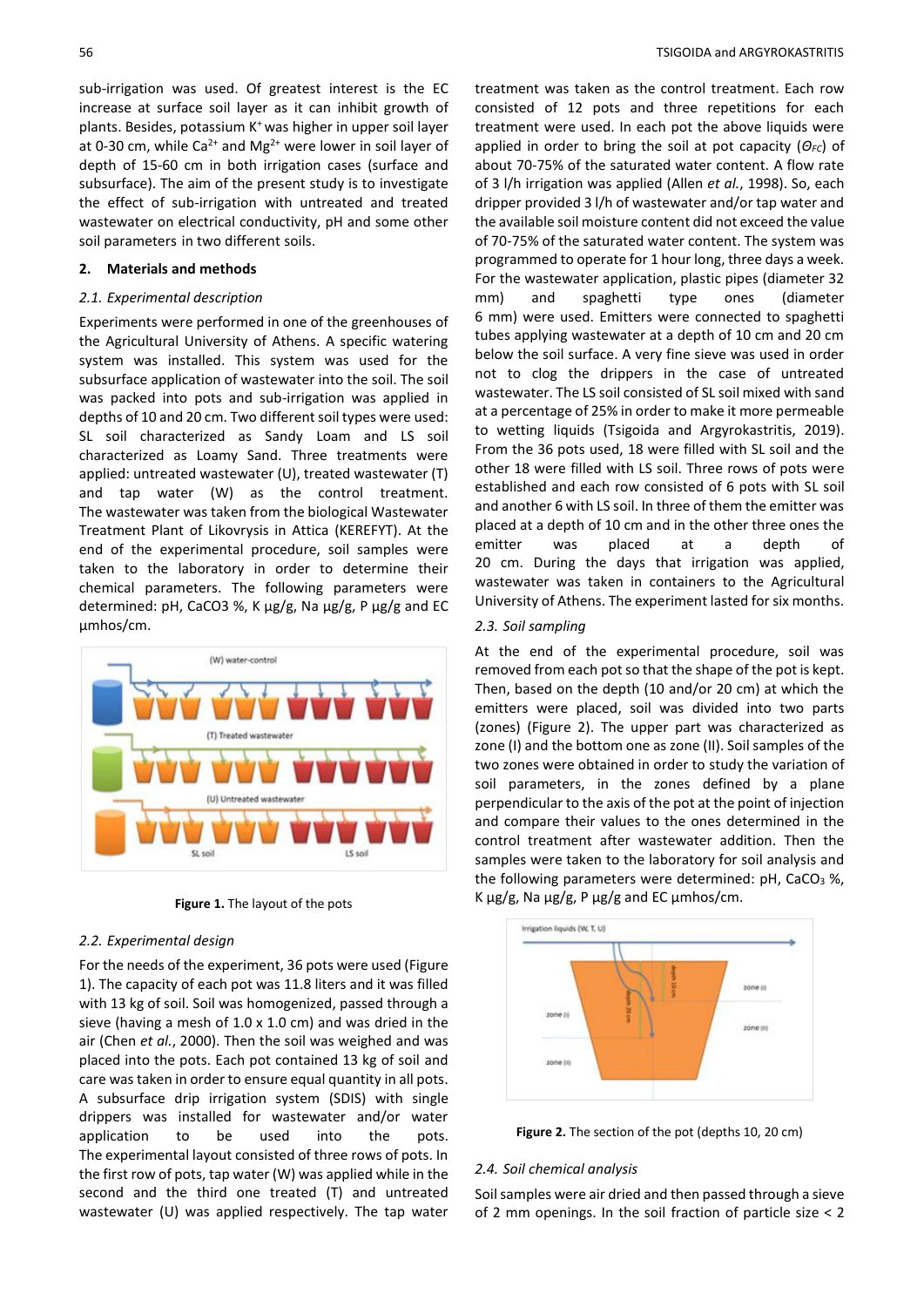mm, the above mentioned parameters were determined by using the following methods: The soil texture of the soil samples was determined by using the Bouyoukos method (Bouyoukos, 1951). The pH value was determined by using the soil-water suspension at a ratio of 1:1 by using a pHmeter JENWAY 3310. The equivalent calcium carbonate (CaCO3) was determined by using the Bernard method (Nelson R.E., 1982). The electrical conductivity was measured at saturation paste by using a Beckman RC1682 meter. The available phosphorus was detected by using the Olsen method (Olsen S.R. and Sommers L.E., 1982).The exchangeable potassium was detected by using the ammonium acetate method CH3COONH4) (Knudsen D. *et al.*, 1982) and Sodium exchangeable Na<sup>+</sup> by using the same method (Knudsen D. *et al.*, 1982).

# *2.5. Statistical analysis*

To assess the differences in the chemical parameters of the soil, the analysis of variance (ANOVA) was used. All statistical analyses were performed at a significance level of  $p \le 0.05$ . When significant effects

were determined ( $p \le 0.05$ ) during multiple comparisons, the Tukey's test was applied in order to find means that are **Table 1.** The wastewater chemical parameters

significantly different from each other. The statistical software package SIGMA STAT was used for all statistical determinations.

## *2.6. The hydraulic conductivity of soils used*

In samples taken from the soils used in the experiments the saturated hydraulic conductivity (Ks), the saturated volumetric water content (*Θs*) and the soil bulk density (*ρd*) were determined and their values are shown as follows: SL soil: *Ks (cm/h) =* 89.95, *Θs (m<sup>3</sup> /m<sup>3</sup> ) = 0.374, ρ<sup>d</sup> (t/m<sup>3</sup> ) = 1.2.*  LS soil: *Ks (cm/h)* = 63.19, *Θs (m<sup>3</sup> /m<sup>3</sup> ) = 0355, ρ<sup>d</sup> (t/m<sup>3</sup> ) = 1.25*.

# **3. Results and discussion**

After 6 months of sub-irrigation with untreated and treated municipal wastewater there were showed some changes in the examined chemical parameters in the soils, which are presented in the figures and tables below. Table 1 shows the mean values of the chemical parameters found in the wastewater used for the experiments before irrigation was applied. As it was expected, the untreated wastewater contained high percentages of SS (mg/l) and COD (mg/l).

| <b>Parameters</b>         | Untreated wastewater (U) | Treated wastewater (T) | Water (W) |
|---------------------------|--------------------------|------------------------|-----------|
| рH                        | 7.52                     | 7.24                   |           |
| COD (mg/l)                | 560-988                  | 17.9-23.5              |           |
| SS(mg/l)                  | 235.4                    | 0.71                   |           |
| $NO3 - N (µg/ml)$         | 0.35                     | 1.48                   | ۰         |
| $NH_4$ + -N ( $\mu$ g/ml) | 21.81                    | 0.068                  |           |
| Total P (µg/ml)           | 4.41                     | 4.08                   | -         |
| $K^+$ (µg/ml)             | 20                       | 22                     |           |
| Na + $(\mu g/ml)$         | 92                       | 95                     | 70.3      |
| $Cl-$ (meq/l)             | 0.7                      | 0.6                    | 1.3       |
| EC (µS/cm)                | 1090                     | 814                    | 920       |
| TH (meq/l)                | 4.3                      | 4.1                    | 6.75      |
| <b>SAR</b>                | 2.73                     | 2.88                   | 1.66      |

## *3.1. The chemical parameters determined for SL and LS soils*

In Table 2 the average values and the standard deviation in the chemical analysis results for SL and LS soils are presented, while in Table 3 one way analysis of variance (ANOVA) results for the same parameters and for the same soils are shown respectively. In Figure 3 we can see the differences in pH, CaCO3 %, K μg/g, Na μg/g, P μg/g and in EC μmhos/cm between SL and LS soil at the end of the irrigation period with the three wetting liquids (W, T, U). Differences in pH, CaCO3 %, K μg/g, Na μg/g, P μg/g and EC μmhos/cm of SL and LS soils are found as follows.

# *3.1.1. pH: (Figure 3)*

At the end of the irrigation period with treated T and untreated U wastewater in SL and LS soils, there was a slight decrease in treatment with untreated U but a slight increase with treated T compared to the control (W) treatment. Among the treatments in two soils, there were no statistically significant differences (p> 0.05) (see Table 4). Comparison between the three treatments as well as comparison between the two soils showed no statistically significant differences p>0.005 (see Tables 5 and 6). Besides, there was no difference for the same treatment between the soils SL and LS (see Table 7). Chahal *et al.* (2011); Qian and Mecham (2005); Mohammad and Mazahreh (2003); Hidri *et al.* (2013 reached the same conclusion.

*3.1.2. The equivalent calcium carbonate CaCO3%: (Figure 3)* It was found that a slight decrease and an increase in both treatments (T, U) in SL soil and in LS soil were showed respectively, compared to the control treatment (W). Among the treatments in two soils there were no statistically significant differences (p> 0.05) (see Table 4). Regarding the comparison between treatments, there were showed statistically significant differences between U vs W (p>0.005) (see Table 5). Similarly, statistically significant differences between the two soils SL and LS (p < 0.001) were observed (see Table 6). Moerover, a statistically significant difference was found in the same treatment (W<sub>α</sub> Vs W<sub>β</sub>) for soils SL and LS (see Table 7). Qian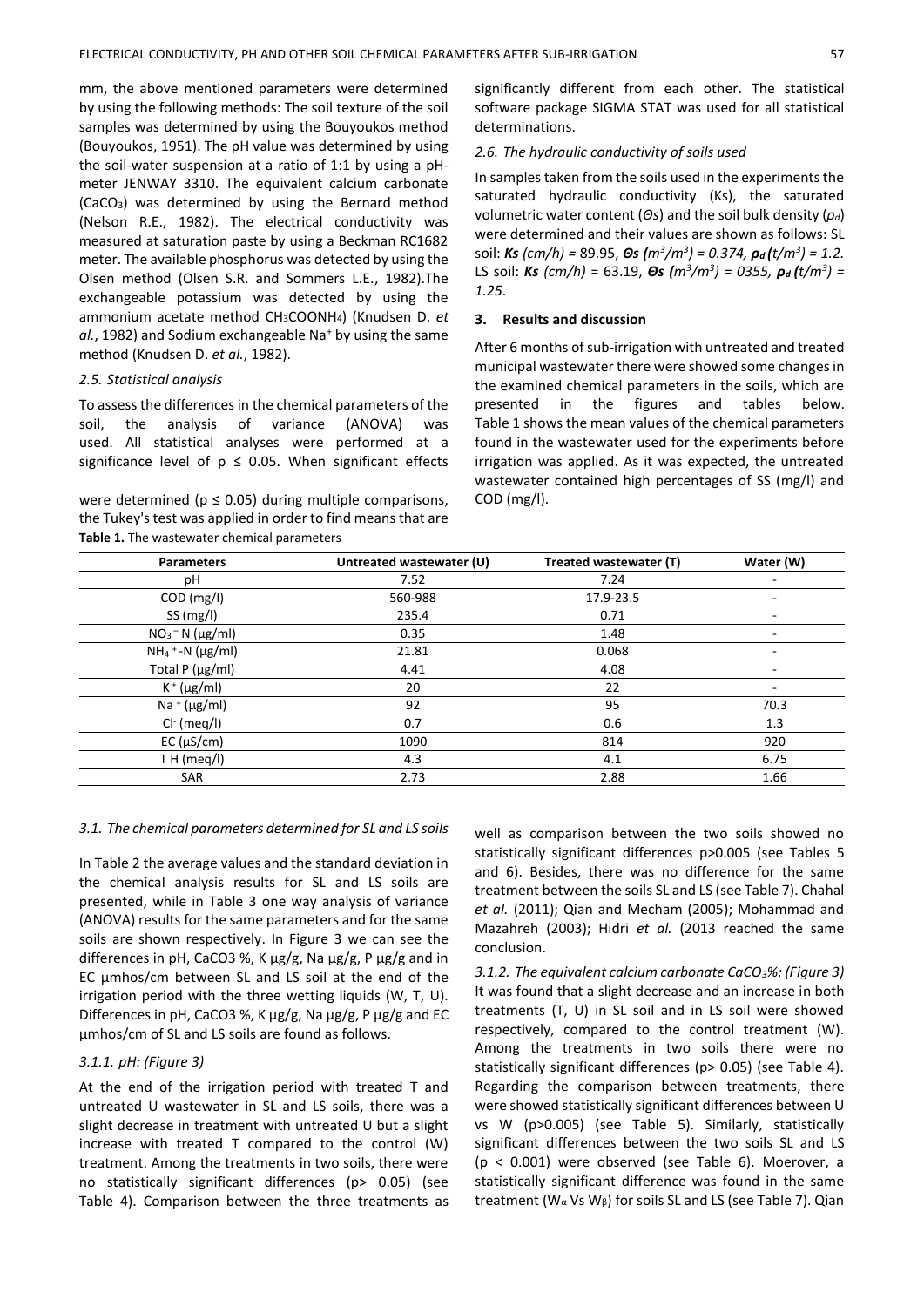and Mecham (2005) however, observed a small reduction in CaCO3% when soil irrigated with treated wastewater. Chahal *et al.* (2011); Abegunrin (2016); Schipper *et al.* (1996) used soil columns and they found that  $Ca^{++}$  and Mg<sup>++</sup> concentrations are greater in ablutions than in applied wastewater, indicating that added cations ( $Ca^{++}$  and  $Mg^{++}$ ) with wastewater leached through soil. Furthermore, Chahal *et al.* (2011) found that the cation concentrations  $(Ca^{++}$  and  $Mg^{++})$  were significantly (p < 0.05) higher in treated wastewater than in the control treatment in soil columns. According to Everett M.,

*et al.*(2007) these cations (Ca<sup>++</sup> and Mg<sup>++</sup>) concentrations did not change significantly but there were observed some chages in soil physical characteristics. According to Rattan *et al.* (2005) irrigation with treated wastewater causes a redistribution of salts in the soil profile and also in some elements which have the tendency to accumulate in the soil surface. Lado *et al.* (2012) noted that in sandy soil (noncalcareous sandy) and clay soil (calcareous clayey) the salts increased in the upper layer (1 m) after wastewater irrigation but these salts are washed during precipitation below a depth of 1.5 m.

| Table 2. The average and standard deviation in chemical analysis results in SL and LS soils for the chemical parameters |  |  |
|-------------------------------------------------------------------------------------------------------------------------|--|--|
|-------------------------------------------------------------------------------------------------------------------------|--|--|

| <b>Parameters</b>                 | <b>Samples</b> |         |       | Untreated wastewater U |       |         |       | <b>Treated wastewater T</b> |         |         |       | <b>Control W</b> |         |
|-----------------------------------|----------------|---------|-------|------------------------|-------|---------|-------|-----------------------------|---------|---------|-------|------------------|---------|
|                                   | No             | SL soil |       | LS soil                |       | SL soil |       |                             | LS soil | SL soil |       |                  | LS soil |
|                                   |                | avg     | Sd    | avg                    | Sd    | avg     | Sd    | avg                         | Sd      | avg     | Sd    | avg              | Sd      |
| рH                                | 72             | 8.24    | 0.21  | 8.19                   | 0.19  | 8.37    | 0.27  | 8.41                        | 0.23    | 8.34    | 0.28  | 8.31             | 0.25    |
| Equivalent CaCO <sub>3</sub><br>% | 72             | 26.14   | 1.57  | 25.66                  | 2.40  | 26.29   | 1.69  | 25.11                       | 1.32    | 27.06   | 2.02  | 23.92            | 1.60    |
| $K \mu g/g$                       | 72             | 55.23   | 4.20  | 55.5                   | 3.16  | 56.33   | 13.95 | 53.37                       | 8.18    | 55.5    | 5.19  | 57.81            | 9.85    |
| Na $\mu$ g/g                      | 72             | 98.76   | 18.93 | 84                     | 4.89  | 102.3   | 41.41 | 74.87                       | 12.41   | 78.83   | 26.83 | 52.90            | 21.45   |
| P $\mu$ g/g                       | 72             | 6.99    | 2.64  | 5.80                   | 2.62  | 6.75    | 2.77  | 6.58                        | 1.00    | 6.21    | 3.43  | 5.27             | 2.49    |
| EC umhos/cm                       | 72             | 2050    | 674.5 | 1527.5                 | 244.4 | 2291.6  | 1249. | 1567                        | 400.8   | 1478    | 366.1 | 1029             | 132.7   |

**Table 3.** One way analysis of variance (ANOVA) in each chemical parameter for SL and LS soils

|                           | <b>SL soil</b><br>LS soil<br><b>Parameters</b><br>Sd<br>Sd<br>avg<br>avg |        |                                                     |        |                                                              |  |
|---------------------------|--------------------------------------------------------------------------|--------|-----------------------------------------------------|--------|--------------------------------------------------------------|--|
|                           |                                                                          |        | Test: One way analysis of variance (ANOVA) p < 0.05 |        |                                                              |  |
| рH                        | 8.34                                                                     | 0.28   | 8.31                                                | 0.25   | Normality failed, K-W analysis $p = 0.995$                   |  |
| Equivalent $CaCO3$ %      | 27.06                                                                    | 2.02   | 23.92                                               | 1.60   | Normality failed, K-W analysis (Tukey) p = 0.004 (SS)        |  |
| $K^+ \mu g/g$             | 55.5                                                                     | 5.19   | 57.81                                               | 9.85   | Normality failed, K-W analysis $p = 0.495$                   |  |
| Na <sup>+</sup> $\mu$ g/g | 78.83                                                                    | 26.83  | 52.90                                               | 21.45  | Normality failed, K-W analysis (Tukey) p = 0.002 (SS)        |  |
| P $\mu$ g/g               | 6.21                                                                     | 3.43   | 5.27                                                | 2.49   | $p = 0.826$                                                  |  |
| EC umhoS/cm               | 1477.5                                                                   | 366.16 | 1029.09                                             | 132.77 | Equal variance failed, K-W analysis (Tukey) $p = 0.001$ (SS) |  |

*Note: K-W analysis = Kruskal-Wallis one way analysis on ranks, SS: statistically significant*

#### *3.1.3. Potassium: (Figure 3)*

In the two treatments (T, U) no difference was detected for SL soil while for LS soil a slight decrease in both treatments (T, U) compared to the control treatment was found, which was not statistically significant. Among the treatments, there were no statistically significant differences for SL and LS soils (see Table 4). Comparison between treatments showed no statistically significant differences (p>0.05) (see Table 5). Also between the soils SL and LS (see Table 6) and between the same treatments in the two soils no statistically significant differences were reported (see Table 7). Nyamangara and Mzezewa (2000); Qian and Mecham (2005) in their experiments found that  $K^+$ concentration decreased by depth. On the other hand, Abegunrin (2016); Monnett *et al.* (1996); Fuentes *et al.* (2002) noted that potassium increased during irrigation period with wastewater, which accounts for potassium increase in soil. Likewise, in other studies such as Heidarpour *et al.* (2007); Wagner Walker de Alb, *et al.*, 2006; Galavi *et al.*, 2010) it was reported that potassium increased in soil and according to Mohammad and Mazahreh (2003) this increase was attributed to high content of the wastewater applied. Rusan *et al.* (2007) observed that potassium remained for a long time in soil even after the end of wastewater application. Potassium concentrations were lower in outflow than inflow, showing retention in soil profile when wastewater was applied in soil columns (Chahal *et al.*, 2011). Furthermore, potassium increased in forage plants more than what it was necessary after irrigation with wastewater (Rusan *et al.*, 2007). It is worth mentioning that nitrate, phosphorus and potassium concentrations are much lower in untreated than in treated wastewater (Yadav *et al.*2002).

The differences in chemical parameters between SL and LS soils are shown in the following figures.



**Figure 3.** Differences in a) pH, b) CaCO3 %, c) K μg/g, d) Na μg/g, e) P μg/g and f) EC μmhos/cm of SL and LS soils, at the end of the irrigation period with three wetting liquids (W, T, U). The vertical bars represent the standard deviation of the mean values ( $n = 3$ )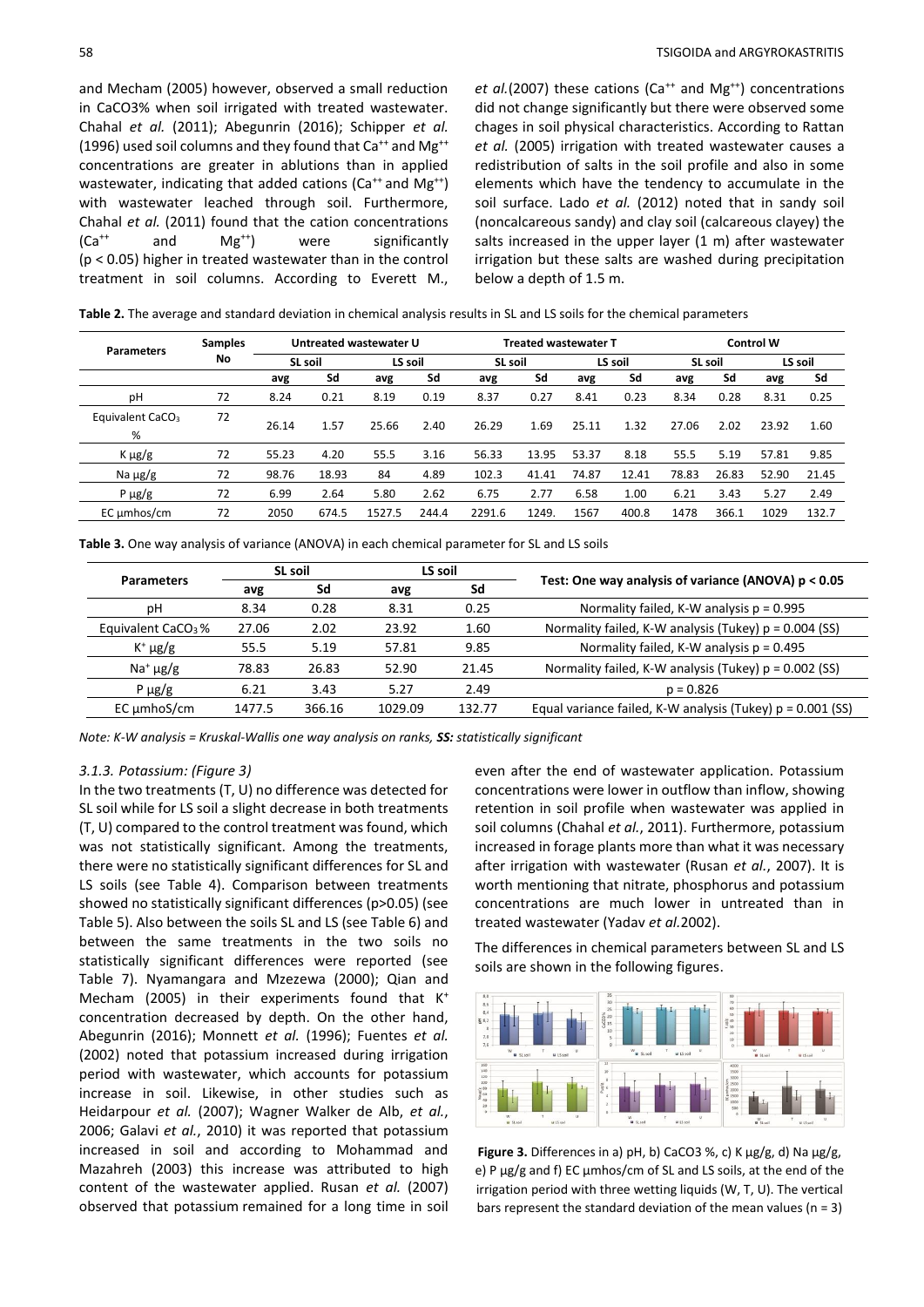# ELECTRICAL CONDUCTIVITY, PH AND OTHER SOIL CHEMICAL PARAMETERS AFTER SUB-IRRIGATION 59

| <b>Parameters</b>              |       | One way analysis of variance-ANOVA (U vs T vs W) p < 0.05 |                                                                           |  |  |
|--------------------------------|-------|-----------------------------------------------------------|---------------------------------------------------------------------------|--|--|
|                                |       | SL soil                                                   | LS soil                                                                   |  |  |
| рH                             | W-T-U | $P = 0.590$                                               | $P = 310$                                                                 |  |  |
| Equivalent CaCO <sub>3</sub> % | U-T-W | $P = 0.116$                                               | K-W analysis $p = 0.061$                                                  |  |  |
| $K^+ \mu g/g$                  | W-T-U | (normality failed) K-W analysis $p = 0.988$               | (normality failed) K-W analysis $p = 0.163$                               |  |  |
| $Na+ \mu g/g$                  | W-T-U | $P = 0.376$                                               | Tukey test $p = 0.001$ , normality passed equal Variance test passed (SS) |  |  |
| P $\mu$ g/g                    |       | $P = 0.530$                                               | normality failed, K-W analysis $p = 0.711$                                |  |  |
| EC umhos/cm                    | W-T-U | (normality failed) K-W analysis $p = 0.065$               | Normality passed equal Variance test passed, Tukey test $p = 0.001$ (SS)  |  |  |

## **Table 4.** One way analysis of variance (ANOVA) among three treatments (W, T, and U) for SL and LS soil

*Note: K-W analysis = Kruskal-Wallis one way analysis on ranks, SS: statistically significant*

# **Table 5.** t-test analysis between two treatments for each chemical parameter for SL soil and for LS soil

| Test: $t$ -test $p < 0.05$     |                      |                      |                         |                             |                           |                      |  |
|--------------------------------|----------------------|----------------------|-------------------------|-----------------------------|---------------------------|----------------------|--|
| <b>Parameters</b>              |                      | SL soil              |                         | LS soil                     |                           |                      |  |
|                                | U vs W               | T vs W               | T vs U                  | U vs W                      | T vs W                    | T vs U               |  |
| рH                             | $P = 0.556$          | $p = 0.680$          | $p = 0.288$             | M-W test $p = 0.338$        | $p = 0.410$               | $p = 0.136$          |  |
| Equivalent CaCO <sub>3</sub> % | $P = 0.051$          | $p = 0.181$          | $p = 0.528$             | M-W test $p = 0.0.033$ (SS) | M-W test $p = 0.105$      | $p = 0.562$          |  |
| K µg/g                         | M-W test $p = 0.837$ | M-W test $p = 0.861$ | M-W test $p =$<br>0.794 | $p = 0.328$                 | $p = 0.161$               | M-W test $p = 0.226$ |  |
| Na $\mu$ g/g                   | $p = 0.204$          | $p = 0.239$          | M-W test $p =$<br>0.418 | $p < 0.001$ (SS)            | M-W test $p = 0.003$ (SS) | $p < 0.011$ (SS)     |  |
| P $\mu$ g/g                    | $p = 0.284$          | $p = 0.548$          | $p = 0.595$             | $p = 0.412$                 | M-W test $p = 0.312$      | M-W test $p = 1.000$ |  |
| $EC \mu m$ hos/cm              | $p = 0.024$ (SS)     | M-W test $p = 0.060$ | $p = 0.977$             | M-W test $p < 0.001$ (SS)   | M-W test $p < 0.001$ (SS) | $p = 0.048$ (SS)     |  |

*Note: M-W test = Mann-Whitney Rank Sum test, SS: statistically significant*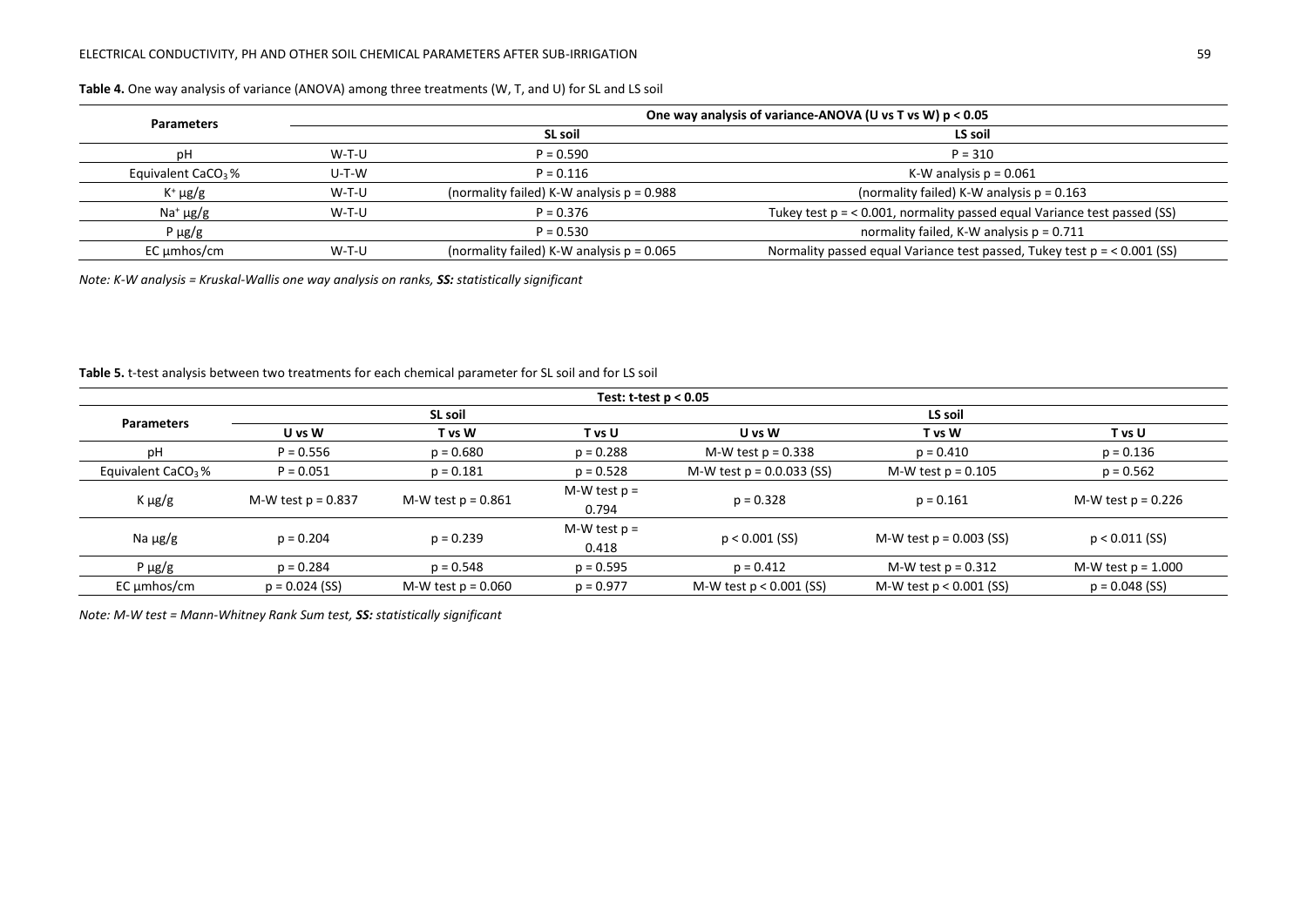## *3.1.4. Sodium: (Figure 3)*

Both SL and LS soils in two treatments (T, U) showed a considerable increase compared to the control treatment (W), which is greater in T treatment. The comparison among the treatments, the comparison between two treatments in each soil as well as the comparison between SL and LS soils all showed statistically significant differences p < 0.005. (see Tables 4–6). Besides, there were found differences for the same treatment between the soils SL and LS (see Table 7). Galavi *et al.* (2010) and Qian and Mecham (2005) used treated wastewater for irrigation and they observed a significant increase in Na<sup>+</sup> which affected the soil physical characteristics and they noted that even at a slight increase of sodium these characteristics changed (Everett *et al.*, 2007). Furthermore, long-term irrigation with wastewater increased Na<sup>+</sup> content which is attributed to the high basic cations contained in the wastewater, such as Na<sup>+</sup>, Ca<sup>++</sup> and Mg<sup>++</sup> (Schippe et al., 1996). Other studies showed that sodium adsorption ratio (SAR) and sodium and chlorine level increased significantly when treated wastewater was used for irrigation (Wagner Walker de Alb. *et al.*, 2006); (Hentati *et al.*, 2013) but according to Abegunrin *et al.* (2016) this was an increase in the soil top layer of depth of 0-20 cm. In other studies, in the sodium absorption ratio (SAR) there were no significant differences and if there was any, still the water which was used for irrigation contained a high concentration of sodium (Alrajhi *et al.*, 2015). Sodium absorption ratio (SAR) increased in a depth of at least 4.0 meters in sandy soils (noncalcareous sandy soil) and less (0.7 meters) in clayey soils (calcareous clayey soil), when they were irrigated with treated wastewater (Lado *et al.*, 2012). Sodium concentration was detected at different depths (up to 120 cm), when soil was irrigated for more than 10 years with treated wastewater (Levy, Guy *et al.*, 2014). In soil solution, between the ESP (Exchangeable Sodium Percentage) and SAR (Sodium Adsorption Ratio) there is a balance. This balance indicates that there is a chemical equilibrium in the exchanging process between soil and soil solution. So it is further concluded that the properties in soil solution are not always dictated by irrigation water (Levy, Guy *et al.*, 2014). Halliwell (2001) reported that Exchangeable Sodium Percentage (ESP) values caused some changes in soil sodicity. These changes may be due to the soil different minerals and lack of the electrolyte concentrations in the soil solution, which caused small ranges in (ESP) values (Halliwell *et al.*, 2001). In some studies such as Rattan *et al.* (2005); Herpin *et al.* (2007); Page *et al.* (1986); Adhikari *et al.* (2014) it was found that irrigation with treated wastewater caused a redistribution of salts in the soil profile and an accumulation trend of some elements in the soil surface. Furthermore, Na<sup>+</sup> concentrations were lower in outflow than in inflow in soil columns when wastewater was applied, showing their retention in soil profile (Chahal *et al.*, 2012). In other studies there was no significant effect on soil Na<sup>+</sup> concentration after irrigation with wastewater. Na<sup>+</sup> concentration was affected by the water movement in soil, by sodium content in the irrigation water and even by its uptake by plants (Heidarpour *et al.*, 2007).

# *3.1.5. Phosphorus: (Figure 3)*

As it can be seen in SL and LS soils in both treatments with (T, U) there was an increase. More specifically, the increase was greater in T treatment in SL soil but in LS soil it was greater in U treatment, compared to the control treatment (W) not statistically significant differences (p> 0.05), though. However, in all other comparisons there were not observed any statistically significant differences (p> 0.05) (see Tables 4-7). According to Yadav *et al.* (2002), phosphorus concentration is significantly lower in untreated than in treated wastewater. Studies in outdoor experiments (Rusan *et al.*, 2007; Qian and Mecham., 2005) concluded that phosphorus concentration increased in soil during irrigation with treated wastewater. Moreover, in other studies it was reported that phosphorus increased as the duration of irrigation with wastewater continued (Monnett *et al.*, 1996) (Fuentes *et al.*, 2002) (Belaid *et al.*, 2012) (Cooper *et al.*, 20015). In fact, phosphorus increased up to 4, 8 and 10 times in some cases, depending on time of irrigation with wastewater (Rusan *et al.*, 2007). Therefore, it seems that phosphorus contained in wastewater is transported in soil (Munir *et al.*, 2003; Heidarpour *et al.*, 2007). Besides that, phosphorus concentration in soil is influenced by water movement and by its concentration in the irrigation water and even by plants uptake (Heidarpour *et al.*, 2007). On the whole, total % of phosphorus increased in soil after irrigation with treated wastewater. Therefore, PO4-P showed a significant reduction in filtered water of an unsaturated sand layer, when secondary treatment wastewater was applied (Bali *et al.*, 2011).Regarding soil columns, PO<sup>4</sup> concentration was lower in the effluent than in the applied wastewater contained, indicating its retention in soil profile (Chahal *et al.*, 2011). Moreover, phosphorus was reduced by 30% in a thick limestone layer (vadose zone-9 m) when secondary treated wastewater penetrated it (Bekele *et al.*, 2011) and it was removed by 94% (53 tones) in an area (100 hectares) irrigated with wastewater (Kadlec, 2009). About half of the total PO4-P was absorbed and turned into calcium phosphate in the soil upper layer (91 m), when treated wastewater was applied into poorly drained soil for over 4 years (Everett *et al.*, 2007).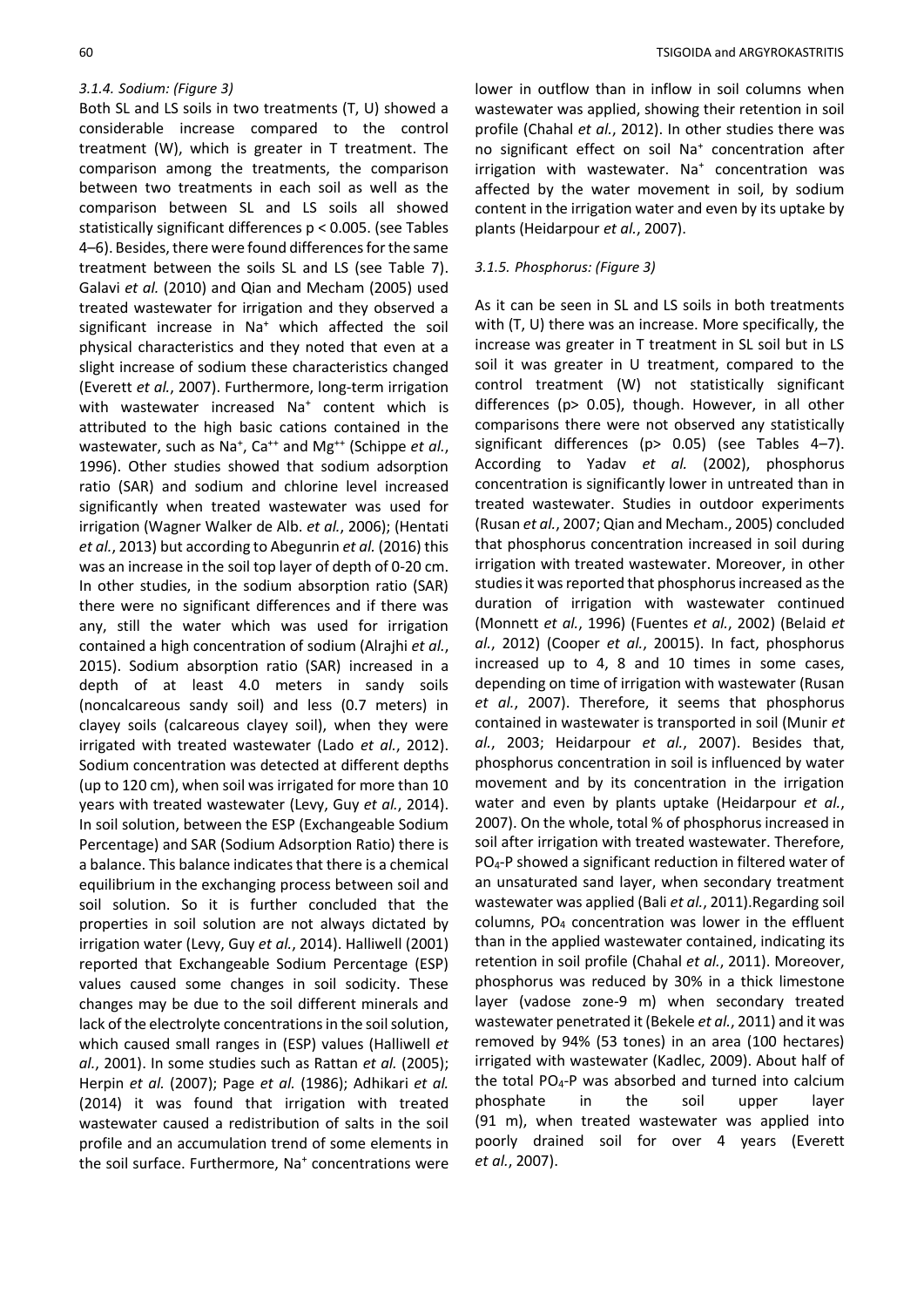**Table 6.** One way analysis of variance (ANOVA) between soils SL and LS

| Test: one way analysis of variance-ANOVA (SL soil Vs LS soil)<br><b>Parameters</b> |                                                     |  |
|------------------------------------------------------------------------------------|-----------------------------------------------------|--|
| рH                                                                                 | Normality passed, $P = 0.811$                       |  |
| Equivalent CaCO <sub>3</sub> %                                                     | Normality passed, Holm-Sidak method: P < 0.001 (SS) |  |
| $K^+ \mu g/g$                                                                      | Normality failed, K-W analysis $P = 0.798$          |  |
| $Na^{+} \mu g/g$                                                                   | Normality passed, Holm-Sidak method: P < 0.001 (SS) |  |
| $P \mu g/g$                                                                        | Normality passed, $P = 0.261$                       |  |
| EC umhos/cm                                                                        | Normality failed, Dunn's method: P < 0.001 (SS)     |  |
|                                                                                    |                                                     |  |

*Note: SS: statistically significant*

**Table 7.** One way analysis of variance (ANOVA) for the same treatment (W, T and U) between the soils SL and LS

| <b>Parameters</b>              | Test: one way analysis of variance-ANOVA (SL soil Vs LS soil) |                                                                |  |  |  |
|--------------------------------|---------------------------------------------------------------|----------------------------------------------------------------|--|--|--|
|                                | $W_{\alpha}$ Vs $W_{\beta}$                                   | Normality passed, $P = 0.976$                                  |  |  |  |
| pH                             | $T_{\alpha}$ Vs $T_{\beta}$                                   | Normality failed, K-W analysis $P = 0.761$                     |  |  |  |
|                                | $U_{\alpha}$ Vs $U_{\beta}$                                   | Normality passed, $P = 0.983$                                  |  |  |  |
|                                | $W_{\alpha}$ Vs $W_{\beta}$                                   | Normality failed, Tukey $P = 0.004$ (SS)                       |  |  |  |
| Equivalent CaCO <sub>3</sub> % | $T_{\alpha}$ Vs $T_{\beta}$                                   | Normality passed, $P = 0.086$                                  |  |  |  |
|                                | $U_{\alpha}$ Vs $U_{\beta}$                                   | Normality failed, K-W analysis $P = 0.877$                     |  |  |  |
| $K^+ \mu g/g$                  | $W_{\alpha}$ Vs $W_{\beta}$                                   | Normality passed, $P = 0.265$                                  |  |  |  |
|                                | $T_{\alpha}$ Vs $T_{\beta}$                                   | Normality failed, K-W analysis P = 0.523                       |  |  |  |
|                                | $U_{\alpha}$ Vs $U_{\beta}$                                   | Normality passed, $P = 0.681$                                  |  |  |  |
|                                | $W_{\alpha}$ Vs $W_{\beta}$                                   | Holm Sidak, Normality passed, $P = 0.002$ (SS)                 |  |  |  |
| $Na+ \mu g/g$                  | $T_{\alpha}$ Vs $T_{\beta}$                                   | Normality failed, Tukey, K-W analysis $P = 0.019$ (SS)         |  |  |  |
|                                | $U_{\alpha}$ Vs $U_{\beta}$                                   | Holm Sidak, Normality passed, $P = 0.030$ (SS)                 |  |  |  |
|                                | $W_{\alpha}$ Vs $W_{\beta}$                                   | Normality passed, $P = 0.620$                                  |  |  |  |
| $P \mu g/g$                    | $T_{\alpha}$ Vs $T_{\beta}$                                   | Normality passed, $P = 0.727$                                  |  |  |  |
|                                | $U_{\alpha}$ Vs $U_{\beta}$                                   | Normality passed, $P = 0.248$                                  |  |  |  |
| $EC \mu m$ hos/cm              | $W_{\alpha}$ Vs $W_{\beta}$                                   | Equal Variance failed, Tukey, K-W analysis $P \leq 0.001$ (SS) |  |  |  |
|                                | $T_{\alpha}$ Vs $T_{\beta}$                                   | Normality failed, K-W analysis $P = 0.148$                     |  |  |  |
|                                | $U_{\alpha}$ Vs $U_{\beta}$                                   | Holm Sidak, Normality passed, $P = 0.011$ (SS)                 |  |  |  |
|                                |                                                               |                                                                |  |  |  |

Note:  $(W_{\alpha}, W_{\beta})$ ,  $(T_{\alpha}, T_{\beta})$ ,  $(U_{\alpha}, U_{\beta})$ :  $\alpha$  = SL soil and  $\beta$  = LS soils n three treatments (water, treated wastewater, untreated wastewater), SS: *statistically significant*

#### *3.1.6. Electrical conductivity (EC)*

Electrical conductivity (Figure 3) showed an increase in both treatments (T, U) compared to the control (W) treatment, in SL and LS soils with a larger increase being observed in T treatment. Still, the increase was not statistically significant for SL soil but statistically significant for LS soil. Among the treatments, there were statistically significant differences (p < 0.001) in LS soil (see Table 4). The comparison between treatments showed statistically significant differences in SL soil between U and W and between all treatments in LS soil ( $p < 0.05$ ) (see Table 5). The comparison between the two soils also showed significant differences ( $p < 0.05$ ) (see Table 6). Besides, there was a difference for the same treatment between the soils SL and LS ( $p < 0.05$ ) except for T<sub>α</sub> Vs T<sub>β</sub> (see Table 7). Bedbabis *et al.* (2014); Wagner Walker de Alb. *et al.* (2008); Gross *et al.* (2005); Qian and Mecham (2005) also found that electrical conductivity (EC) increased, when treated wastewater was used for irrigation. According to Chahal *et al.* (2011) the soil EC increase can be due to the wastewater used for irrigation. Galavi *et al.* (2010) also found that a soil EC increase between 2.9 to 4.52 (DS m-1) after wastewater irrigation. Furthermore, Bedbabis *et al.* (2014); Galavi *et al.* (2010) reported an increase in SAR ( $p \le 0.05$ ) whereas Rusan *et al.* (2007) noted an increase in soil salinity and in soluble salts.

Moreover, Siebe and Cifuentes (1995) and Tabari and Salehi (2008) observed an increase in heavy metals and in soil surfactants concentration, when a soil was irrigated with wastewater. Mohammad and Mazahreh (2003) concluded that this increase can be attributed to the initial high load of total dissolved solids (TDS) which contained in wastewater. The soil EC increased after some years (3, 8 and 20 years) of irrigation with wastewater (Xua Jian *et al.*, 2010). It was reported that soil EC increased by the presence of soluble salts (sodium, magnesium and calcium) contained in the wastewater during irrigation period (Fuentes *et al.*, 2002). Furthermore, high EC values and high  $Na<sup>+</sup>$  and  $Ca<sup>2+</sup>$  concentrations contained in treated wastewater led to SAR increased values and to the exchangeable Na<sup>+</sup> and Ca2+ in soil after irrigation (Page *et al.*, 1998). In calcareous soil extracts, EC is very high at all depths (up to 4 mS/cm,) due to the significant cations supply even in the deepest layers to which sometimes EC is greater (Belaid *et al.*, 2012). Between inflow and outflow of soil columns to which wastewater was applied, the EC values showed to be at the same level (Lian *et al.*, 2013). Finally, hydraulic properties did not show any significant changes when in clay soil irrigated with treated wastewater (Cirelli *et al.*, 2012).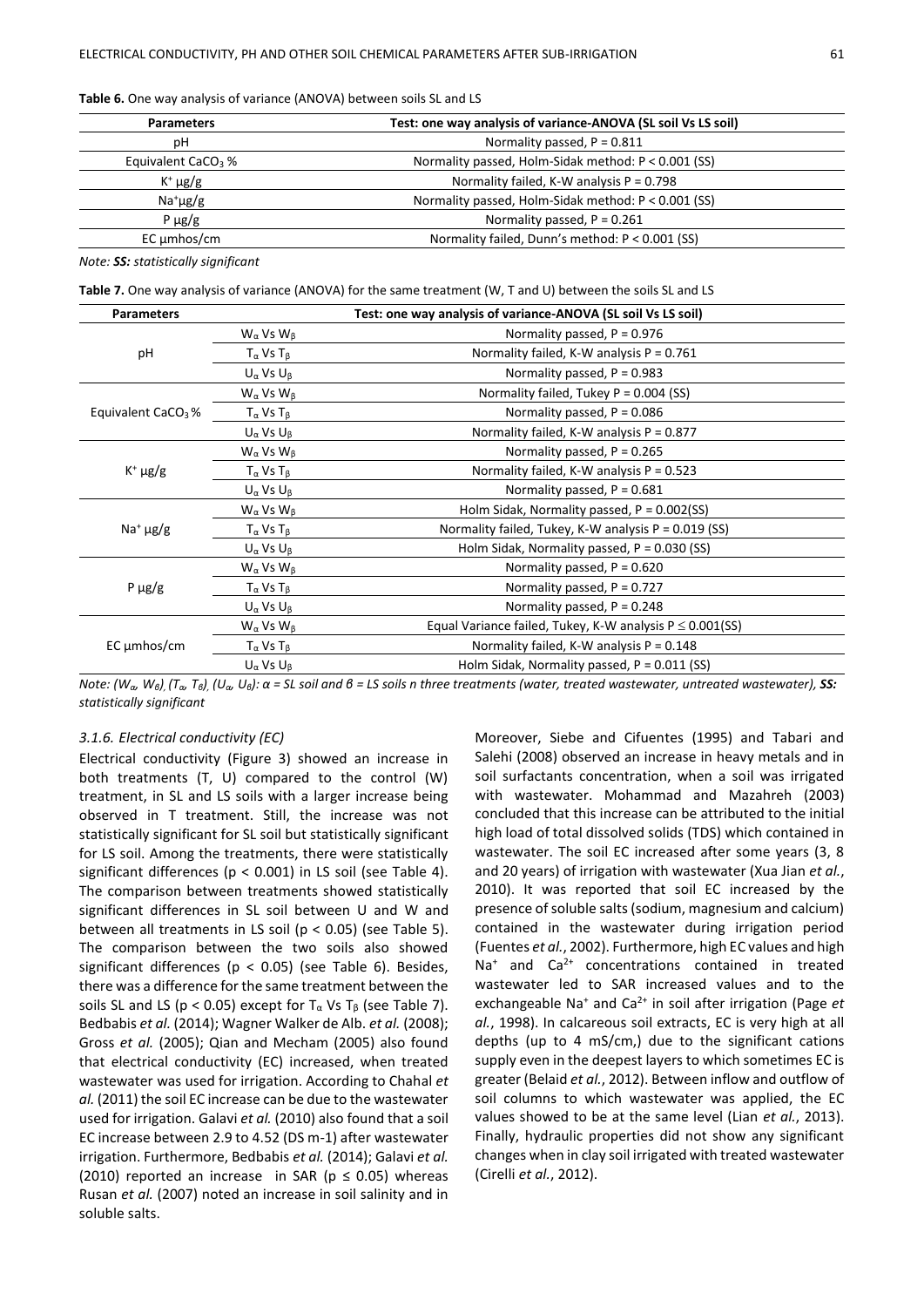*3.2. The variation of the chemical parameters between zones (I) and (II)*

#### *3.2.1. pH: (Figures 4 and 5)*

It can be seen that pH in two zones (I) and (II) showed a small decrease in treatment with untreated (U) in zone (I) in the depth of 20 cm in LS soil (statistically significant (p = 0.003) (see Table 9). According to Hidri *et al.* (2013); Mohamed and Mazahreh (2003); Walker and lin (2007); Chahal *et al.* (2011); Belaid *et al.* (2012) there was a significant decrease in pH after irrigation with treated wastewater as well as in calcareous soil (Bedbabis *et al.*, 2014) particularly in the soil upper layer (0-30 cm) (Kiziloglu, *et al.*, 2008).



**Figure 4.** The variation of a) pH, b) CaCO3 %, c) K μg/g, d) Na μg/g, e) P μg/g and f) EC μmhos/cm in two zones (I) and (II) at a depth of 10 cm in SL and LS soils at the end of the irrigation period with three wetting liquids (W, T, U). The vertical bars represent the standard deviation of the mean values ( $n = 3$ )

## *3.2.2. The equivalent calcium carbonate CaCO3%: (Figures 4 and 5)*

CaCO3% showed an increase in the control treatment (W) at both depths in zone (II) for SL soil and in treatment with untreated wastewater (20 cm depth) (statistically significant  $p < 0.05$ ) for LS soil (see Tables 8 and 9). According to Abu-Awwad. (1996) calcium salts accumulate in deeper soil layers due to leaching from the surface area. Heidarpour *et al.* (2007) marked an increase of Ca<sup>++</sup> and Mg++ in soil zone at a depth of 15-30 cm whereas Majed P.*et al.* (1999); Kiziloglu, *et al.* (2008) found an increase of CaCO3% in the zone of a depth 30-60 cm and in the zone of a depth 0-30 cm in calcareous soil respectively, after irrigation with treated wastewater.

# *3.2.3. Potassium: (Figures 4 and 5)*

We can see that in SL no changes were observed in potassium. For LS soil an increase in treatment (U) in zone (I) was observed (statistically significant  $p = 0.035$  $(p < 0.05)$  as well as in the control treatment  $p = 0.047$  ( $p <$ 0.05) (see Table 8). According to Rusan *et al.* (2007), K<sup>+</sup> was increased as the wastewater application continued in the upper soil layer (0-20 cm). This is supported by other studies in which the amount of  $K^+$  was significantly larger in the first and in the second soil layer (0-15 cm and 15-30 cm), when it was irrigated with wastewater (Heidarpour *et al.*, 2007), even at a depth of 50 cm (Majed P. *et al.*, 1999). Moreover, in calcareous soil the exchangeable K<sup>+</sup> increased particularly in the soil layer (0-30 cm) (Kiziloglu, et al., 2008). On the other hand, K<sup>+</sup> increased in all layers in a calcium soil which was irrigated with treated wastewater. This increase can be attributed to the relatively high concentration of this cation contained in the treated wastewater. This increase can be attributed to the relatively high concentration of this cation contained in the treated wastewater. This cation can be enhanced by calcium carbonate in the deepest layer (Belaid N. *et al.*, 2012) In a clay soil, K<sup>+</sup> concentration increased in soil layer above the drip lines, after sub-irrigation with wastewater (Jiajie Hea *et al.*,2013). According to Belaid N. *et al.* (2012), no changes were observed for K<sup>+</sup> in zones at a depth of 0-30 cm and 30-50 cm during irrigation with wastewater.





# *3.2.4. Sodium: (Figures 4 and 5)*

In SL soil, a reduction in sodium in zone (II) was observed in T treatment at the depth of 20 cm, which was statistically significant  $p = 0.037$  ( $p < 0.05$ ). However, in LS soil a reduction was observed in zone (II) in the control treatment, which was also statistically significant  $p = 0.019$ (p < 0.05) (see Tables 8 and 9) but this was not the case in the other treatments. Belaid *et al.* (2012) showed that Na<sup>+</sup> increased in soil layers of 0-10 cm and of 10-30 cm compared to 30-50 cm layer, because of sodium supply contained in the treated water which was used. According to Majed P. et al. (1999), Na<sup>+</sup> changed at various soil depths (0-25 cm, 25-50 cm, 50-100 cm, 100-150 cm and 150-200 cm) after irrigation with treated wastewater and it was also shown that Na<sup>+</sup> content increased at all depths other than 100-150 cm depth. Furthermore, Heidarpour *et al.* (2007) found that Na<sup>+</sup> and Mg<sup>2+</sup> were significantly greater in the first soil zone (0-15 cm) after sub-irrigation with wastewater compared to surface irrigation. Even in a calcareous soil, which was irrigated with treated wastewater, it was found that exchangeable Na<sup>+</sup> increased especially in soil layer 0-30 cm (Kiziloglu *et al.*, 2008). According to other researchers the exchangeable  $Mg^{2+}$ and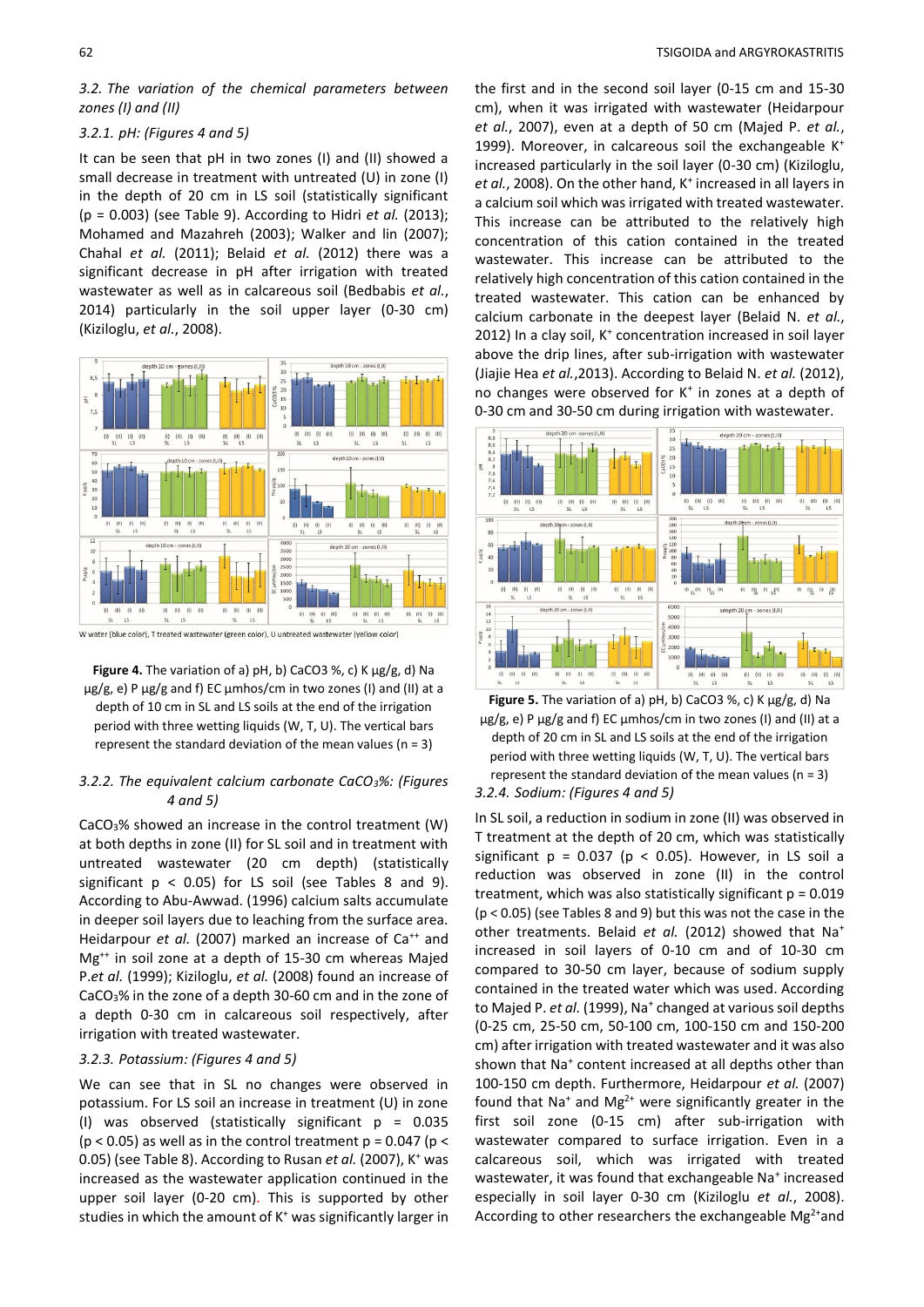Na<sup>+</sup> content increased in all soil layers in a calcareous soil (Belaid *et al.*, 2012). This increase was significant in the upper soil layer and this can be attributed to their high concentrations in treated wastewater, while it can be enhanced by wastewater washing through the calcium carbonate in the deepest layers (Belaid *et al.*, 2012). In a clay soil, Na<sup>+</sup> concentration increased in the soil layer above the drip lines after sub-irrigation with wastewater (Jiajie Hea *et al.*, 2013).

# *3.2.5. Phosphorus: (Figures 4 and 5)*

In SL soil an increase was found in U treatment in zone (I) which was statistically significant ( $p = 0.037$ ) ( $p < 0.05$ ). Besides, there was an increase in the control (W) treatment in zone (I) at a depth of 10 cm and in zone (II) at a depth of 20 cm, statistically significant (p < 0.05)  $(p = 0.002$  and  $p = 0.008$ ) respectively (see Tables 8 and 9). In LS soil there were not observed any statistically significant differences in phosphorus. Rusan *et al.* (2007) reported a phosphorus increase in the soil first layer (0-20 cm) after wastewater irrigation for a long time and according to Majed P. *et al.* (1999) phosphorus increased markedly in the upper soil layer 0-25 cm compared to depths 25-50 cm, 50-100 cm, 100-150 cm and 150-200 cm.

Moreover, Lado *et al.* (2012) observed that phosphorus concentrated at the top of the soil profile (100 cm) after irrigation with wastewater. It is also worth mentioning that phosphorus increased by about 80% in the soil upper layer compared to subsoil (Belaid N. *et al.*, 2012), while the available phosphorus increased in a limestone soil especially at a of layer 0-30 cm (Kiziloglu *et al.*,2008).

**Table 8.** t-test analysis between the chemical parameters in zones (I) and (II) for SL and LS soils at 10 cm depth

| <b>Parameters</b>              | Test: t-test p < 0.05 |                              |                                             |  |  |  |
|--------------------------------|-----------------------|------------------------------|---------------------------------------------|--|--|--|
|                                | Depth 10 cm           | SL soil                      | LS soil                                     |  |  |  |
|                                | $W(I)-(II)$           | $0.017$ M-W test $p = 0.100$ | 0.702 normality failed M-W test $p = 1.000$ |  |  |  |
| pH                             | $T(1)-(11)$           | 0.461                        | 0.157                                       |  |  |  |
|                                | $U(1)-(II)$           | 0.157                        | 0.529                                       |  |  |  |
|                                | $W (I)$ - $(II)$      | $0.026$ (SS)                 | 0.943                                       |  |  |  |
| Equivalent CaCO <sub>3</sub> % | $T(1)-(11)$           | 0.392                        | $0.026$ (SS)                                |  |  |  |
|                                | $U(1)-(11)$           | 0.238                        | 0.602                                       |  |  |  |
|                                | $W (I)$ - $(II)$      | 0.121                        | $0.047$ (SS)                                |  |  |  |
| $K^+ \mu g/g$                  | $T(1)-(11)$           | 0.926                        | 0.238                                       |  |  |  |
|                                | $U(1)-(11)$           | 0.801                        | $0.035$ (SS)                                |  |  |  |
|                                | $W(I)-(II)$           | 0.251                        | $0.019$ (SS)                                |  |  |  |
| $Na+ \mu g/g$                  | T (I)-(II)            | 0.492                        | 0.281 normality failed M-W test $p = 1.000$ |  |  |  |
|                                | $U(1)-(11)$           | 0.450                        | 0.093                                       |  |  |  |
|                                | $W (I)$ - $(II)$      | 0.002 M-W test $p = 0.100$   | 0.921                                       |  |  |  |
| $P \mu g/g$                    | $T(1)-(11)$           | 0.423 M-W test $p = 0.700$   | 0.541                                       |  |  |  |
|                                | $U(1)-(11)$           | $0.037$ (SS)                 | 0.608                                       |  |  |  |
| $EC \mu m$ hos/cm              | $W(I)-(II)$           | 0.519                        | $< 0.001$ (SS)                              |  |  |  |
|                                | $T(1)-(11)$           | 0.138                        | 0.224                                       |  |  |  |
|                                | $U(1)-(11)$           | 0.168                        | 0.808                                       |  |  |  |

*Note: M-W test = Mann-Whitney Rank Sum test, SS: statistically significant*

**Table 9.** t-test analysis between the chemical parameters in zones (I) and (II) for SL and LS soils at 20 cm depth

|                                | Test: $t-test p < 0.05$ |                                             |                                                  |  |  |  |
|--------------------------------|-------------------------|---------------------------------------------|--------------------------------------------------|--|--|--|
| <b>Parameters</b>              | Depth 20 cm             | SL soil                                     | LS soil                                          |  |  |  |
|                                | W (I)-(II)              | 0.072                                       | 0.147                                            |  |  |  |
| pH                             | $T(I)-(II)$             | 0.894                                       | 0.337                                            |  |  |  |
|                                | $U(1)-(II)$             | 0.698                                       | $0.003$ (SS)                                     |  |  |  |
|                                | $W (I)$ - $(II)$        | $0.039$ (SS)                                | 0.710                                            |  |  |  |
| Equivalent CaCO <sub>3</sub> % | $T(I)-(II)$             | 0.154                                       | 0.513                                            |  |  |  |
|                                | $U(1)-(II)$             | 0.567                                       | 0.830 equal variance failed M-W test $p = 1.000$ |  |  |  |
|                                | W (I)-(II)              | 0.158                                       | 0.359                                            |  |  |  |
| $K^+ \mu g/g$                  | $T(I)-(II)$             | 0.289                                       | 0.710                                            |  |  |  |
|                                | $U(1)-(11)$             | 0.152                                       | 0.596                                            |  |  |  |
|                                | W (I)-(II)              | $0.006$ (SS)                                | 0.535                                            |  |  |  |
| $Na+ \mu g/g$                  | $T (I)-(II)$            | 0.037 normality failed M-W test $p = 0.100$ | 0.625                                            |  |  |  |
|                                | $U(1)-(II)$             | 0.095                                       | 0.681                                            |  |  |  |
|                                | W (I)-(II)              | $0.008$ (SS)                                | 0.458                                            |  |  |  |
| $P \mu g/g$                    | $T(I)-(II)$             | 0.658                                       | 0.715                                            |  |  |  |
|                                | $U(1)-(11)$             | 0.421                                       | 0.676 equal variance M-W test $p = 1.00$         |  |  |  |
|                                | W (I)-(II)              | 0.618                                       | 0.880                                            |  |  |  |
| $EC \mu m$ hos/cm              | $T(I)-(II)$             | 0.101                                       | 0.054                                            |  |  |  |
|                                | $U(1)-(II)$             | 0.124                                       | 0.263                                            |  |  |  |

*Note: M-W test = Mann-Whitney Rank Sum test, SS: statistically significant*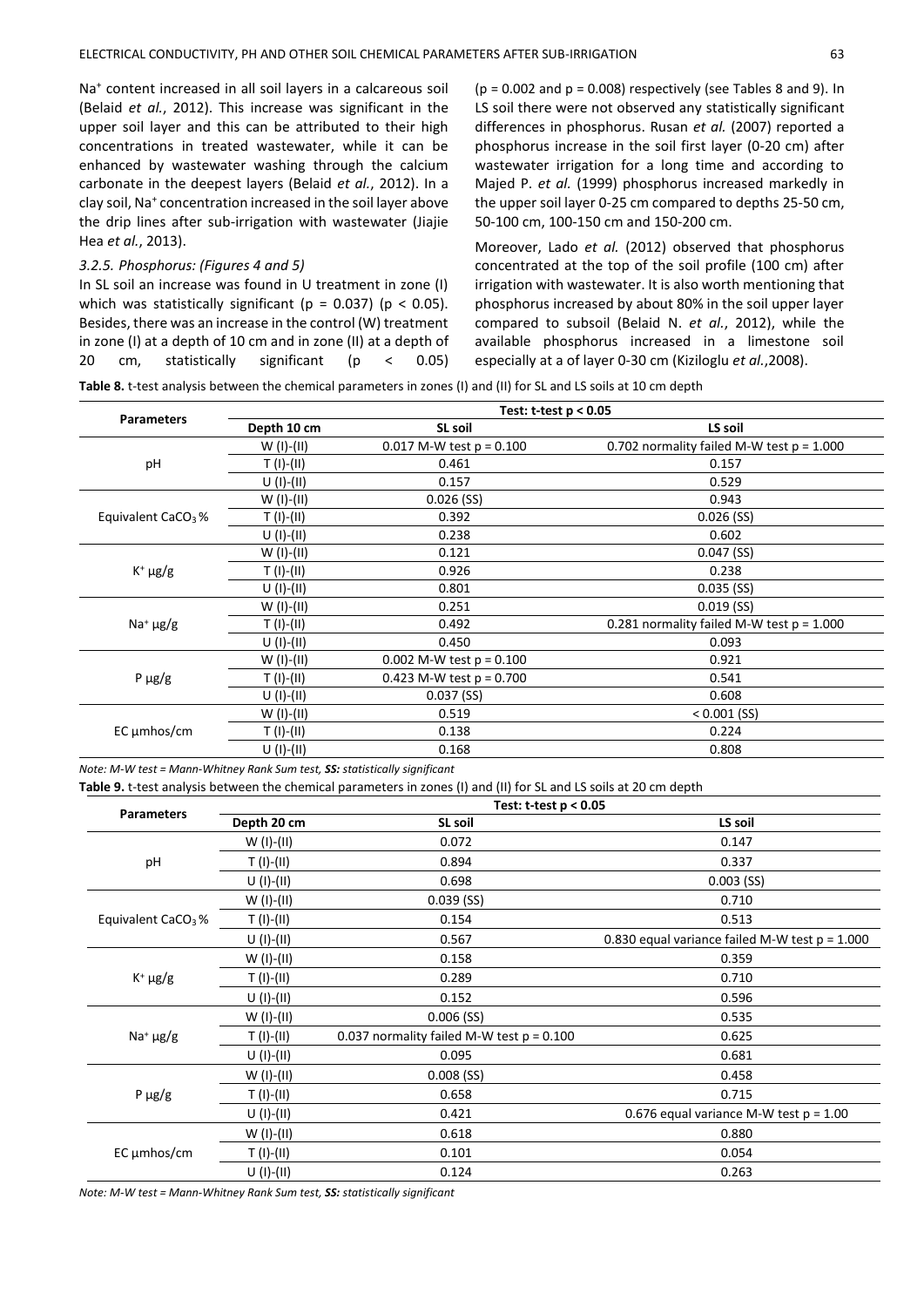#### *3.2.6. Electrical conductivity (EC): (Figures 4 and 5)*

It can be seen that EC showed a decrease in zone (II) at the two depths (statistically significant ( $p < 0.05$ )) in SL and LS soils (see Tables 8 and 9). Heidarpour *et al.* (2007) and Page et al. (1998) observed that EC and Mg<sup>++</sup> were significantly higher (p < 0.05) in the first soil zone 0-15 cm, whereas they were higher in soil zone 0-30 cm particularly in calcareous soil (Kiziloglu, et. al.,2008). According to Heidarpour *et al.* (2007) EC increased in the upper soil layer resulting in inhibition of plant growth after sub-irrigation with wastewater. However, Mollahoseini *et al.* (2013) reported that EC did not show any significant differences (p>0.05) in soil layer (0-20 cm) but it increased ( $p < 0.05$ ) in soil layer (20-40 cm) between (1 ds/m–1.6 ds/m respectively) after 30 years of irrigation with wastewater. In addition, an EC increase was observed in deeper soil layers with a tendency to be higher after a longer irrigation period. This is due to the soluble salts accumulation in deeper layers after draining (Abu-Awwad, 1996). In a clay soil, the EC increased accordingly in the soil layer above drip lines but the range was significantly lower than the threshold of soil salinity after sub-irrigation with wastewater (Jiajie Hea *et al.*, 2013).

# **4. Conclusions**

After irrigation with U untreated and T treated wastewater in SL and LS soils, results lead to the following conclusions: pH and sodium decreased whereas phosphorus and electrical conductivity increased. The other examined parameters were as follows: in SL soil, CaCO3% decreased while potassium remained unchanged. In LS soil, CaCO3% increased but potassium decreased. Statistical analysis of the above parameters showed that these were not statistically significant (p> 0.05). However, statistically significant differences ( $p < 0.05$ ) were observed in Na<sup>+</sup>  $\mu$ g/g, and electrical conductivity (EC), but only for the LS soil.

Between the two zones (I) and (II) at depths of 10 and 20 cm sub-irrigation, statistically significant differences were found as follows ( $p < 0.05$ ): In SL soil, there was an increase in phosphorus (irrigation with U at 10 cm) and in sodium (irrigation with T at 20 cm) in the upper zone (I). In LS soil in zone (I), there was an increase in potassium (irrigation with U at 10 cm) and in electrical conductivity (irrigation with T at 20 cm) while in zone (II) there was an increase in CaCO3% (irrigation with T at 10 cm) and in pH (irrigation with U at 20 cm). Phosphorus potassium and electrical conductivity increased in the upper zone (I) in two soils SL and LS, while CaCO<sub>3</sub>% and pH increased in the lower one zone (II) only in LS soil.

Between SL and LS soils, it can be concluded that wastewater use for irrigation may lead to an increase in sodium and electrical conductivity in LS soil (loamy sand). Generally, it seems that Loamy sand soils are more affected by irrigation with untreated and treated wastewater use. Therefore, irrigation with wastewater (especially untreated) could lead to an improvement of the soil properties, but caution is needed because wastewater use

can cause an increase in soil salinity and electrical conductivity after long-term irrigation.

#### **References**

- Abegunrin T.P., Awe G.O., Idowu D.O. and Adejumobi M.A. (2016), Impact of wastewater irrigation on soil physicochemical properties, growth and water use pattern of two indigenous vegetables in southwest Nigeria. *Catena*, **139**, 167–178.
- Abu-Awad A. (1996), Irrigation water management for onion trickle irrigated with saline drainage water. *Dirasat Journal, (Pure and Applied Sciences)* **23.** (1). 46–55.
- Adhikari P., Manoj K., Shukla J., Mexal G. and Daniel D. (2014), Irrigation with Treated Wastewater: Quantification of Changes in Soil Physical and Chemical Properties. *Irrigation Drainage Systems Engineering*, **3**, 117, doi:10.4172/2168- 9768.1000117.
- Alrajhi A., Beecham S., Nanthi S.B. and Hassanli A. (2015), Evaluation of soil chemical properties irrigated with recycled wastewater under partial root-zone drying irrigation for sustainable tomato production. *Agricultural Water Management*, **161**, 127–135.
- Angin I., Yaganoglu A.V. and Turan M. (2005), Effects of Long-Term Wastewater Irrigation on Soil Properties, *Journal of Sustainable Agriculture*, **26** (3), 31–42.
- Bali M., Guedari M. and Bouckinam R. (2011), Removal of contaminants and pathogens from secondary effluents using intermittent sand filters. *Water Science and Technology*, **64**, 2038–2043.
- Bedbadis S., Rouina B., Boukhris M. and Ferrara G. (2014), Effect of irrigation with treated wastewater on soil chemical properties and infiltration rate. *Journal of Environmental Management***, 133**, 45–50.
- Bekele E., Toze S., Patterson B. and Higginson S. (2011), Managed aquifer recharge of treated wastewater: Water quality changes resulting from infiltration through the vadoze zone. *Water Research*, **45**(17), 5764–5772.
- Belaid N., Neel C., Kallel M., Ayoub T., Ayadi A. and Baudu M. (2010), Effects of treated wastewater irrigation on soil salinity and sodicity in Sfax (Tunisia): A case study. *Revue des Sciences de l' Eau*, **23**(2), 133–146.
- Belaid N., Neel C., Lenain J.F., Buzier R., Kallel M., T. Ayoub, Ayadi A. and M. Baudu (2012), Assessment of metal accumulation in calcareous soil and forage crops subjected to long-term irrigation using treated wastewater: Case of El Hajeb-Sfax, Tunisia. *Agriculture, Ecosystems and Environment*, **158**, 83– 93.
- Bouyoukos G.H. (1951), Recalibration of the Hydrometer Method for Making Mechanical Analysis of Soils*. Agronomy Journals*, **43**, 434–438.
- Chahal M.K., Gurpal S.T., Peter N.-K and Bielinski M.S. (2011), Effect of Tomato Packinghouse Wastewater Properties on Phosphorus and Cation Leaching in a Spodosol. *Journal of Environmental Quality.* **40**(3), 999–1009.
- Cirelli G.L., Consoli S., Licciardello F., Aiello R., Giuffrida F. and Leonardi C. (2012), Treated municipal wastewater reuse in vegetable production. *[Agricultural Water Management](http://www.sciencedirect.com/science/journal/03783774)*, **[104](http://www.sciencedirect.com/science/journal/03783774/104/supp/C)**, 163–170.
- Cooper J.A., Loomis G.W., Kalen D.V. and Amadorj A. (2015), Evaluation of water quality functions of conventional and advanced soil-based onsite wastewater treatment systems.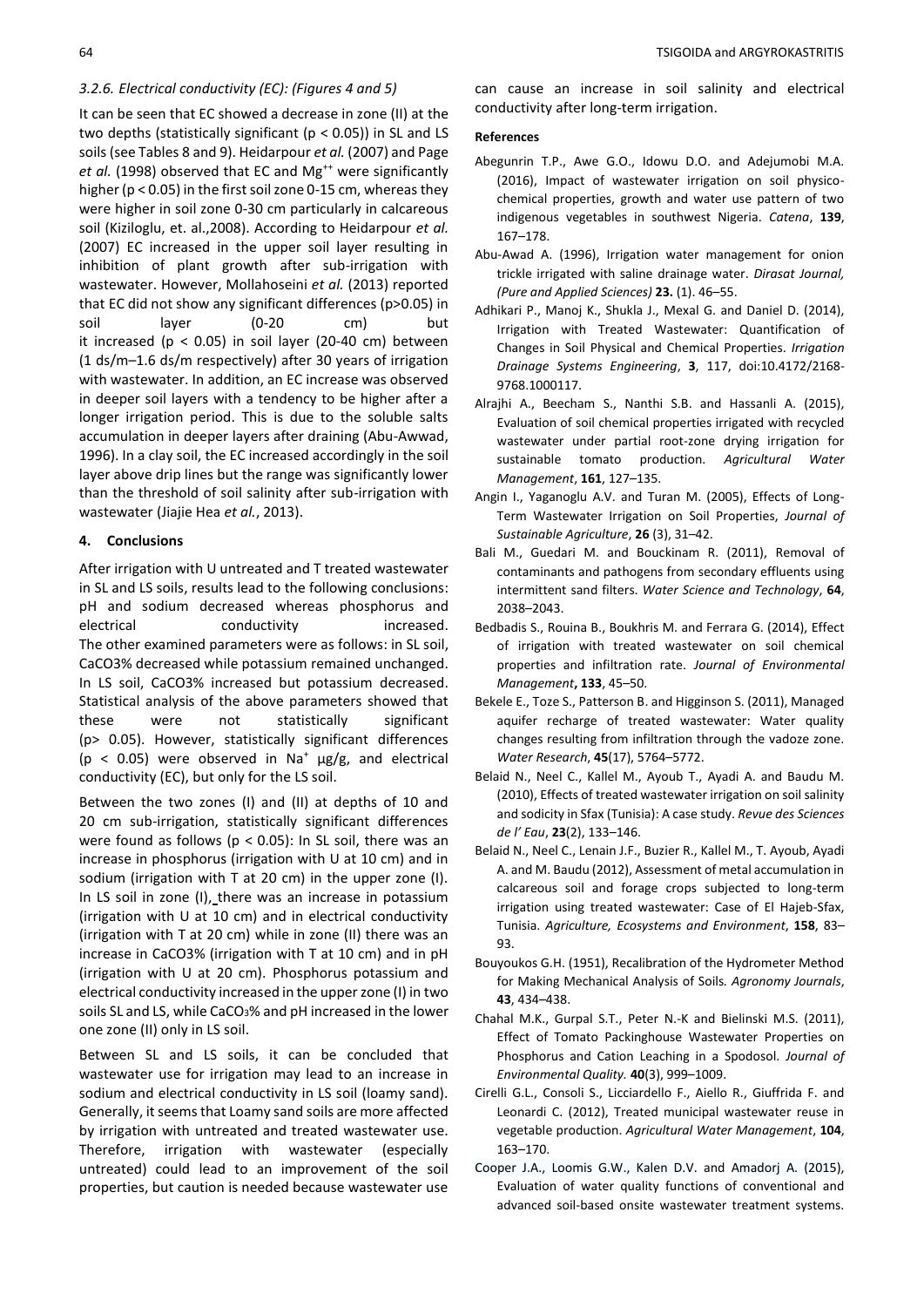*Journal of Environmental Quality*, **44**(3), 953–962. doi: 10.2134/jeq2014.06.0277.

- Duhrkoop A., Akap P.A., Aras S., Kahraman D., Muchiri E. and Hensel O. (2014), "Bridging the gap between increasing knowledge and decreasing resources" Subsurface Irrigation as a Promising Approach to Reduce Pathogenic Impact When Using Wastewater, Tropentag, September 17-19, Prague, Czech Republic.
- Everett M., White J. and Dornbush N. (2007), Soil changes caused by municipal wastewater. Applications in eastern South Dakota. *JAWRA Journal of the American Water Resources Association*, **24**(2), 269–273.
- Forslund A., Ensink J.H.J., Battilani A., Kljujev I., Golae S., Raicevic V., Jovanovic Z., Stikic R., Sandei L., Fletcher T. and Dalsgaard A. (2010), Faecal contamination and hygiene aspect associated with the use of treated wastewater and canal water for irrigation of potatoes (Solanum tuberosum), *Agricultural Water Management*, **98**(3), 440–450.
- Fuentes E.R., Constantino C.L., Silva E.E. and Dendooven L. (2002), Characteristics, and carbon and nitrogen dynamics in soil irrigated with wastewater for different lengths of time. *Bioresource Technology*, **85**, 179–187.
- Galavi M., Abbas J., Ramroodi M., Mousavi S.R. and Galavi H. (2010), Effects of Treated Municipal Wastewater on Soil Chemical Properties and Heavy Metal Uptake by Sorghum (Sorghum Bicolor L.), *Journal of Agricultural Science*, **2**(3)
- Gross A., Azulai N., Oron G., Nejidat A. and Ronen Z. (2005), Environmental impact and health risks associated with grey water irrigation: A case study. *[Water Science and Technology,](http://www.scopus.com/source/sourceInfo.url?sourceId=19376&origin=recordpage)* **52**(8), 161–169.
- Halliwell D.J., Barlow K.M. and Nash D.M. (2001), A review of the effects of wastewater sodium on soil physical properties and their implications for irrigation systems. *Australian Journal of Soil Research*, **39**(6) 1259–1267.
- Heidarpour M., Mostafazadeh-Fard B., Abedi Koupai J. and Malekian.R. (2007), The effects of treated wastewater on soil chemical properties using subsurface and surface irrigation methods*. Agricultural water management*, **90**, 87–94.
- Herpin U., Gloaguen T.V., Fonseca A.F., Montes C.R., Mendonca F.C., Piveli R.P., Breulmann G., Forti M.C. and Et Melfi A.J. (2007), Chemical effects on the soil-plant system in a secondary treated wastewater irrigated coffee plantation. A pilot field study in Brazil. *Agriculture Water Management*, **89**, 105–115.
- Hidri Y., Fourti O., Jedidi N. and Hassen A. (2013), Effects of ten years treated wastewater drip irrigation on soil microbiological properties under Mediterranean conditions *African Journal of Biotechnology*, **12**(39), 5761–5770.
- Jiajie H., Doughertyb M., Arriagac F.J. and Abdelaziz H.A. (2013), Impact of a real-time controlled wastewater subsurface drip disposal system on the selected chemical properties of a vertisol. *Environmental Technology*, **34**(10), 1341–1347. [doi:10.1080/09593330.2012.746737.](http://dx.doi.org/10.1080/09593330.2012.746737)
- Kadlec R.H. (2009), Wastewater treatment at the Houghton Lake wetland: Hydrology and water quality. *Ecological Engineering,* **35**(9), 1287–1311.
- Kiziloglu F.M., M. Turan M., Sahin U., Kuslu Y. and Dursun A. (2008), Effects of untreated and treated wastewater irrigation on some chemical properties of cauliflower (Brassica olerecea L. var. botrytis) and red cabbage (Brassica olerecea L. var.

rubra) grown on calcareous soil in Turkey. *Agricultural water management*, **95**, 716–724.

- Knudsen D., Peterson G.A. and Pratt P.F. (1982), Lithium, Sodium and Potassium. Exchangeable and Soluble potassium. In Page A.L. *et al.* (ed), Methods of soil Analysis, Part 2, Chemical and Microbiological Properties, 2nd ed., *Agronomy Monograph*, vol. 9, ASA and SSSA, Madison, WI, pp. 228–235.
- Lado M., Zapateira A., Azenkot A., Assouline S., Ravina I., Erner Y., Fine P., Dasberg S. and Ben-Hur M. (2012), Changes in Chemical Properties of Semiarid Soils under Long-Term Secondary Treated Wastewater. Irrigation. *Soil Science Society of American Journal*, **76**, 1358–1369.
- Levy Guy J., Pinchas F., Goldstein D., Azenkot A., Zilberman A. Chazan A. and Grinhut T. (2014), Long term irrigation with treated wastewater (TWW) and soil sodification. *Biosystems Engineering*, **128**, 4–10.
- Lian J., Luo Z. and Jin M. (2013), Transport and fate of bacteria in SAT system recharged with recycling water. *International Biodeterioration and Biodegradation*, **76**, 98–101.
- Magesan G.N. (2001), Changes in soil physical properties after irrigation of two forested soils with municipal wastewater. *New Zealand forest Research Institute*, **2**, 762–767.
- Magesan G.N., Mclay C.D.A. and Lal V.V. (1998), Nitrate leaching from a freely-draining volcanic soil irrigated with municipal sewage effluent in New Zealand. *Agriculture, Ecosystems& Environment*, **70**, 181–187.
- Majed P. and Danesh S. (1999), *Effects of irrigation with treated wastewater on Some Chemical Soil Properties in Parkandabad*, Irrigation Department, College of Agriculture, Ferdowsi University of Mashhad, Iran.
- Mohammad M.J. and Mazahreh N. (2003), Changes in soil fertility parameters in response to irrigation of forage crops with secondary treated wastewater, *Communications in Soil Science and Plant Analysis*, **34**, 1281–1294.
- Mollahoseini H. (2013), Long term effects of municipal wastewater irrigation on some properties of a semiarid region soil of Iran, *International Journal of Agronomy and Plant Production*, **4**(5), 1023–1028.
- Monnett G.T., Reneau R.B. and Hagedorn C. (1996), Evaluation of spray irrigation for on-site wastewater treatment and disposal on marginal soils. *Water Environmental Research*, **68**, 11–18.
- Munir J.M. and Mazahreh N. (2003), Changes in soil fertility parameters in response to irrigation of forage crops with secondary treated wastewater, *Communications in Soil Sciences and Plant Analysis,* **34**(9-10), 1281–1294.
- Nyamangara J. and J. Mzezewa. (2000), Effect of long term application of sewage sludge to a grass pasture on organic carbon and nutrients of a clay soil in Zimbabwe. *Nutrient Cycling in Agroecosystems*, **59,** 13–18.
- Olfa H., Chaker S., Wali A., Ayoub T. and Ksibi M. (2013), Effects of long-term irrigation with treated wastewater on soil quality, soil-borne pathogens, and living organisms: Case study of the vicinity of El Hajeb (Tunisia), *Environmental Monitoring and Assessment,* **186**(5).
- Olsen S.R. and Sommers L.E. (1982), Phosphorus Availability Indices. In Page A.L. *et al.* (ed.), Methods of soil Analysis, Part 2, Chemical and Microbiological Properties, 2nd ed., *Agronomy Monograph,* vol. 9, ASA and SSSA, Madison, WI, pp. 416–422.